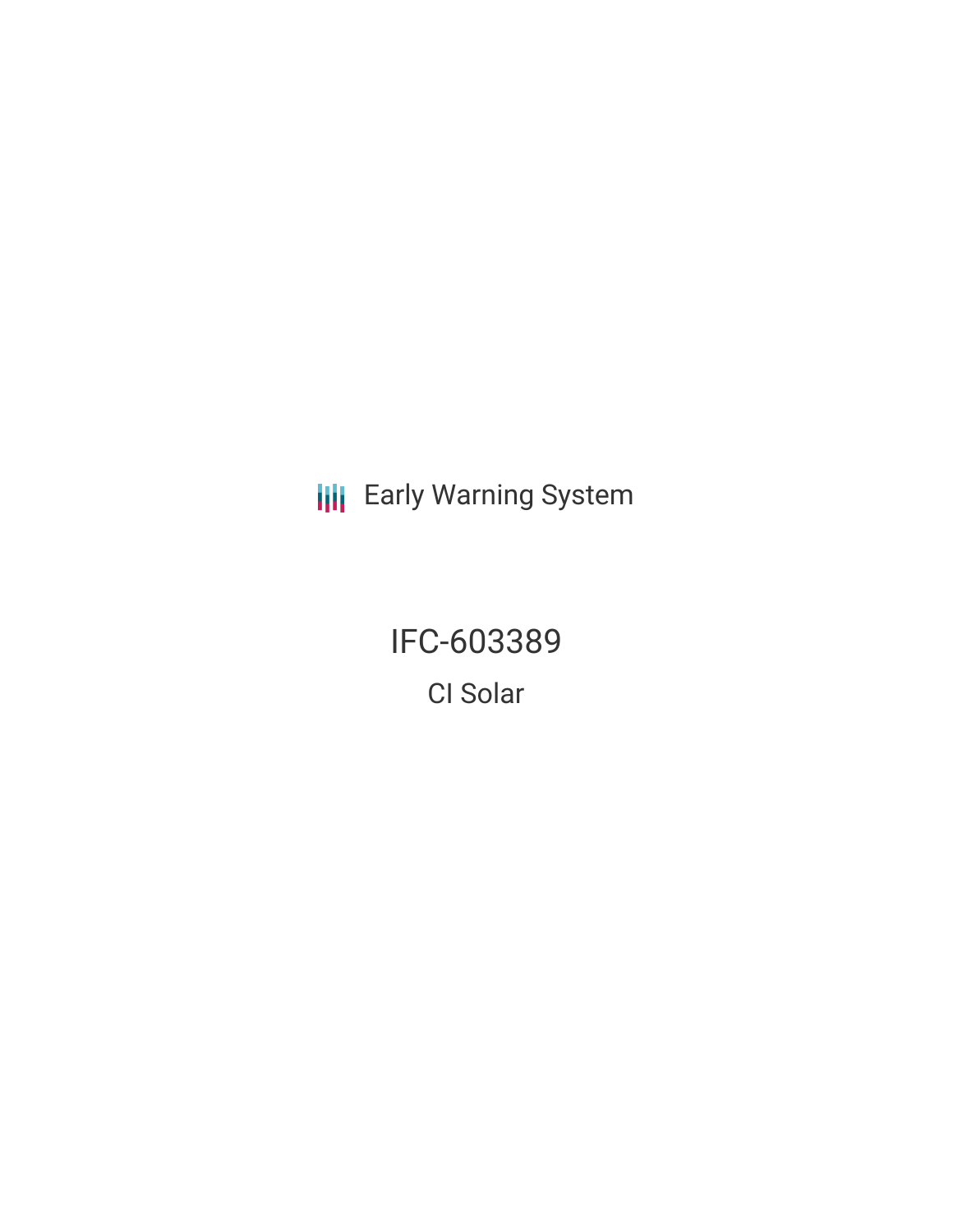

# **Quick Facts**

| <b>Countries</b>              | <b>Ivory Coast</b>                      |
|-------------------------------|-----------------------------------------|
| <b>Financial Institutions</b> | International Finance Corporation (IFC) |
| <b>Status</b>                 | Active                                  |
| <b>Bank Risk Rating</b>       | U                                       |
| <b>Voting Date</b>            | 2018-09-05                              |
| <b>Borrower</b>               | Government of Ivory Coast               |
| <b>Sectors</b>                | Energy                                  |
| <b>Investment Type(s)</b>     | <b>Advisory Services</b>                |
| <b>Project Cost (USD)</b>     | \$2.96 million                          |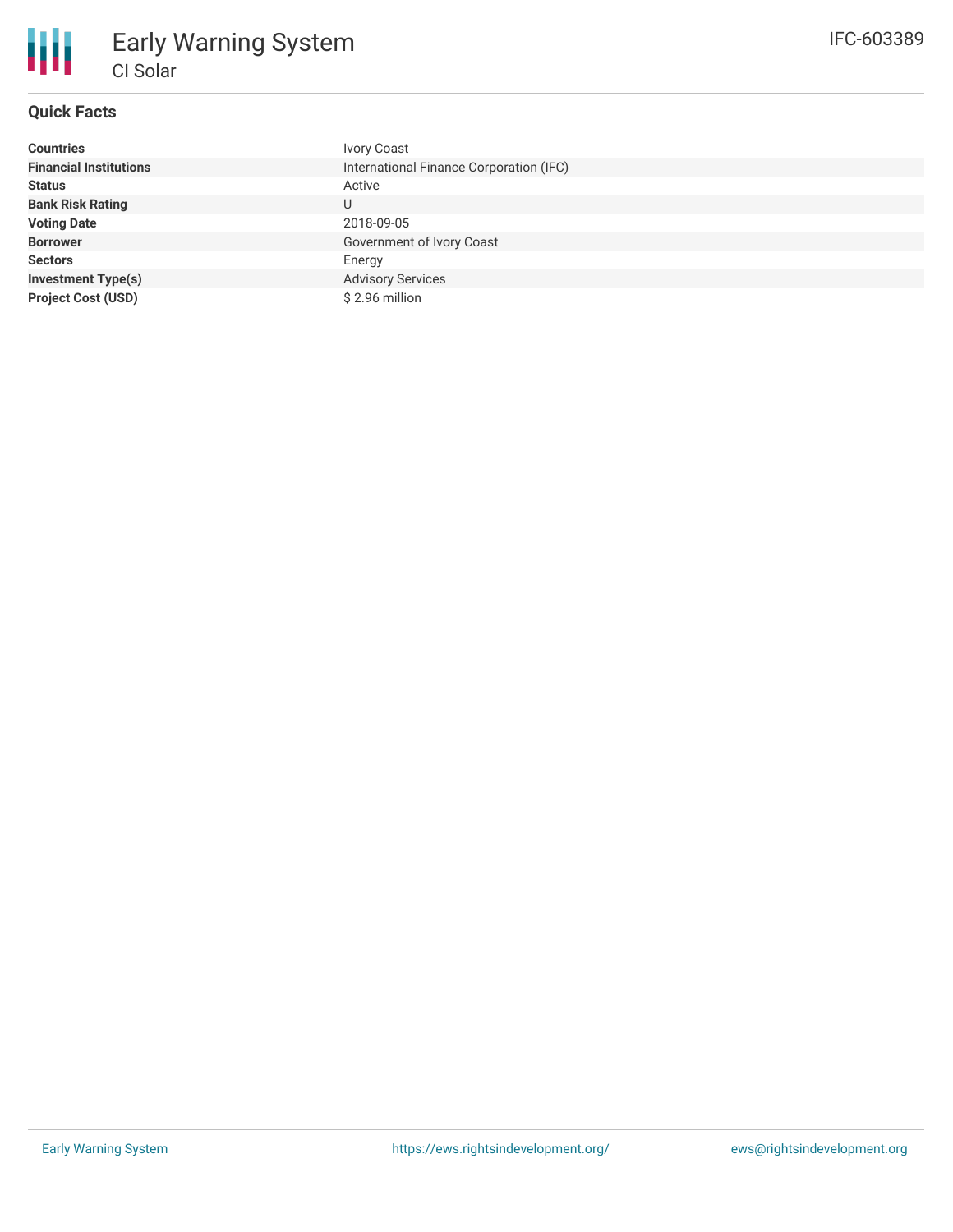

### **Project Description**

IFC will act as a Public Private Partnership Transaction Advisor to the Government of Cote d'Ivoire to support the implementation of grid-connected solar PV installations on an IPP basis for a total installed capacity of up to around 60 MW. The implementation of solar PV installations via private sector participation will increase access to safe and reliable power services, while reducing the average generation cost and achieving the country's target in terms of renewable energy which in turn will foster social and economic growth in Cote d'Ivoire.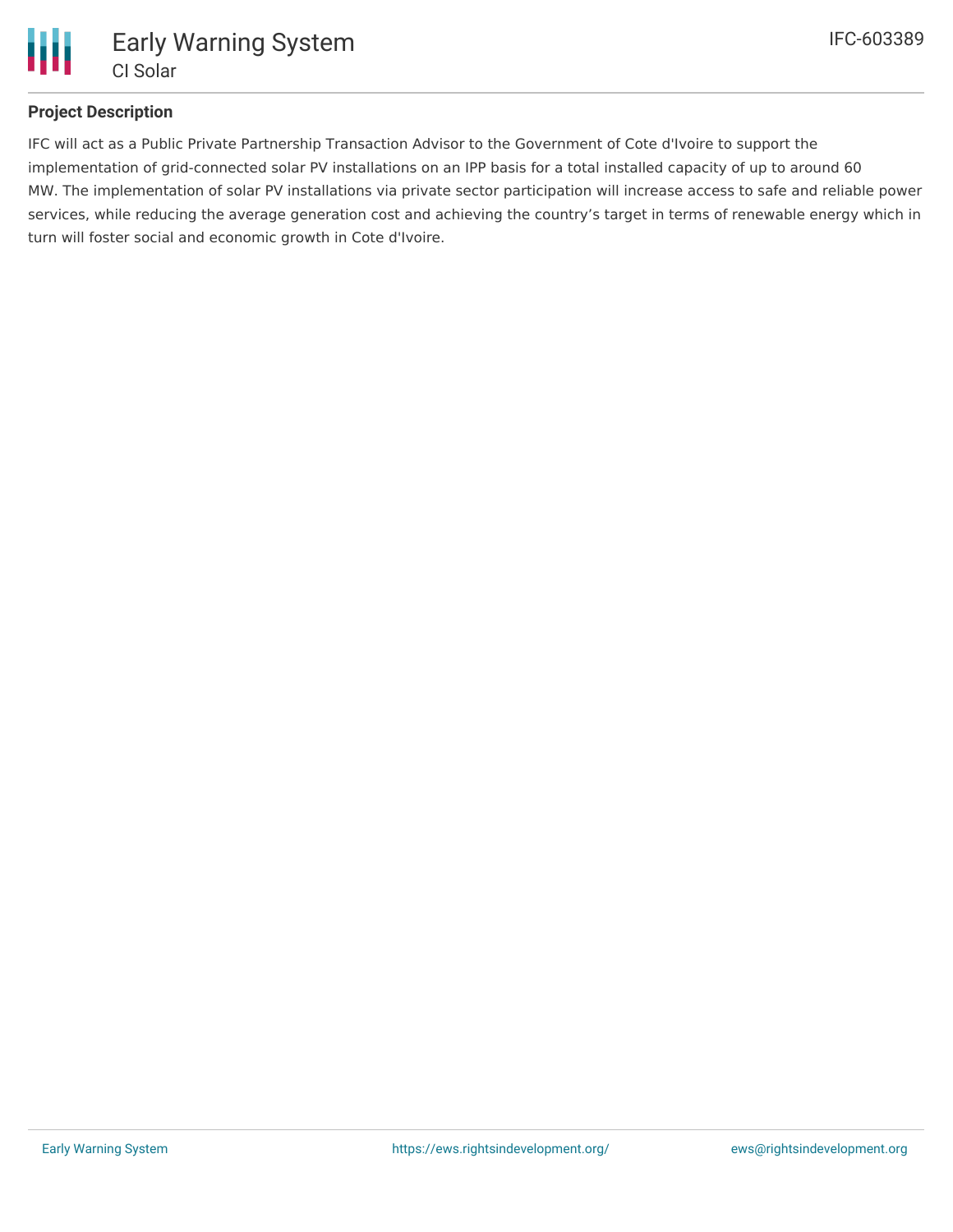#### **Investment Description**

• International Finance Corporation (IFC)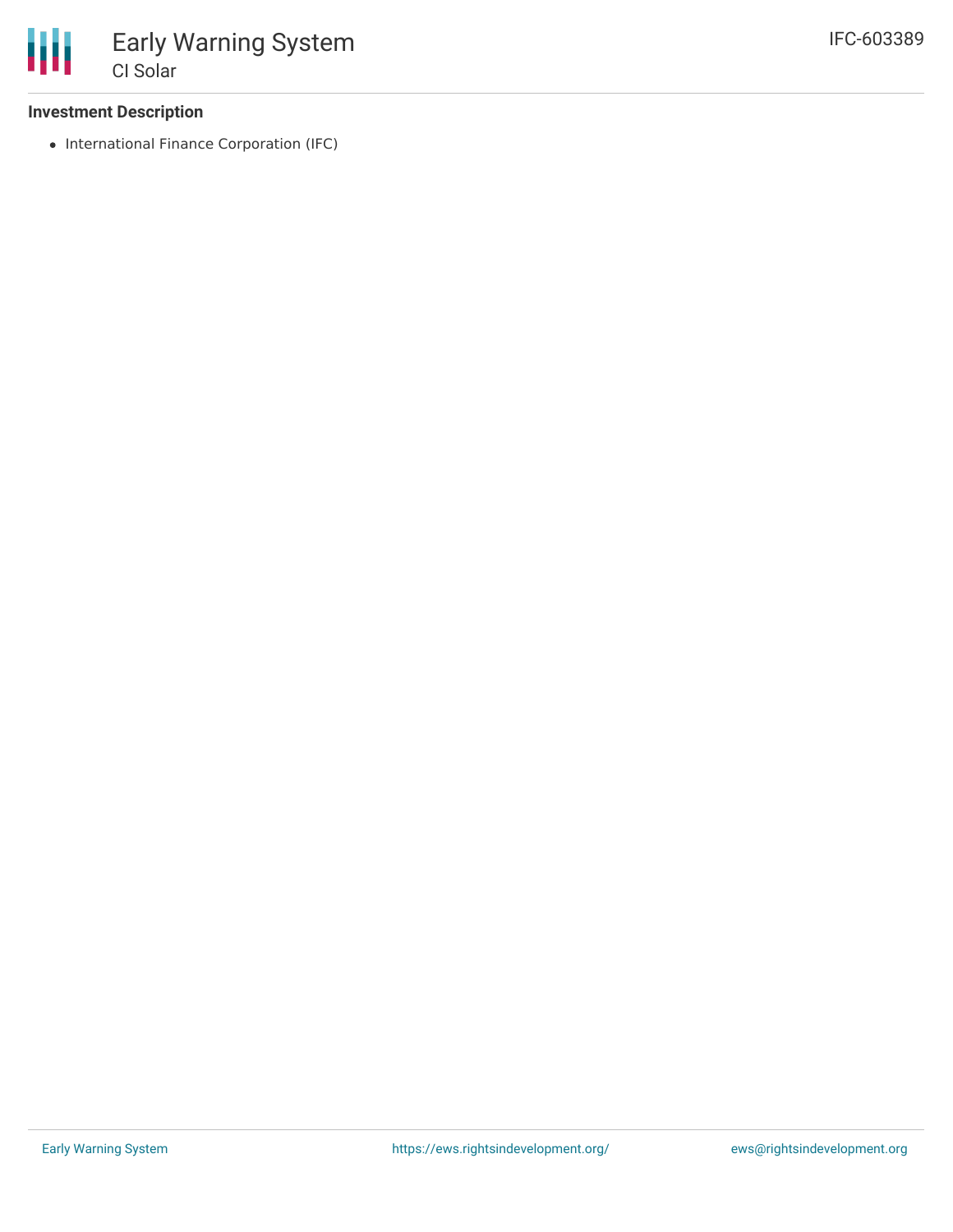## **Contact Information**

No contact information provided at the time of disclosure

ACCOUNTABILITY MECHANISM OF IFC

The Compliance Advisor Ombudsman (CAO) is the independent complaint mechanism and fact-finding body for people who believe they are likely to be, or have been, adversely affected by an IFC or MIGA- financed project. If you submit a complaint to the CAO, they may assist you in resolving a dispute with the company and/or investigate to assess whether the IFC is following its own policies and procedures for preventing harm to people or the environment. If you want to submit a complaint electronically, you can email the CAO at CAO@worldbankgroup.org. You can learn more about the CAO and how to file a complaint at http://www.cao-ombudsman.org/